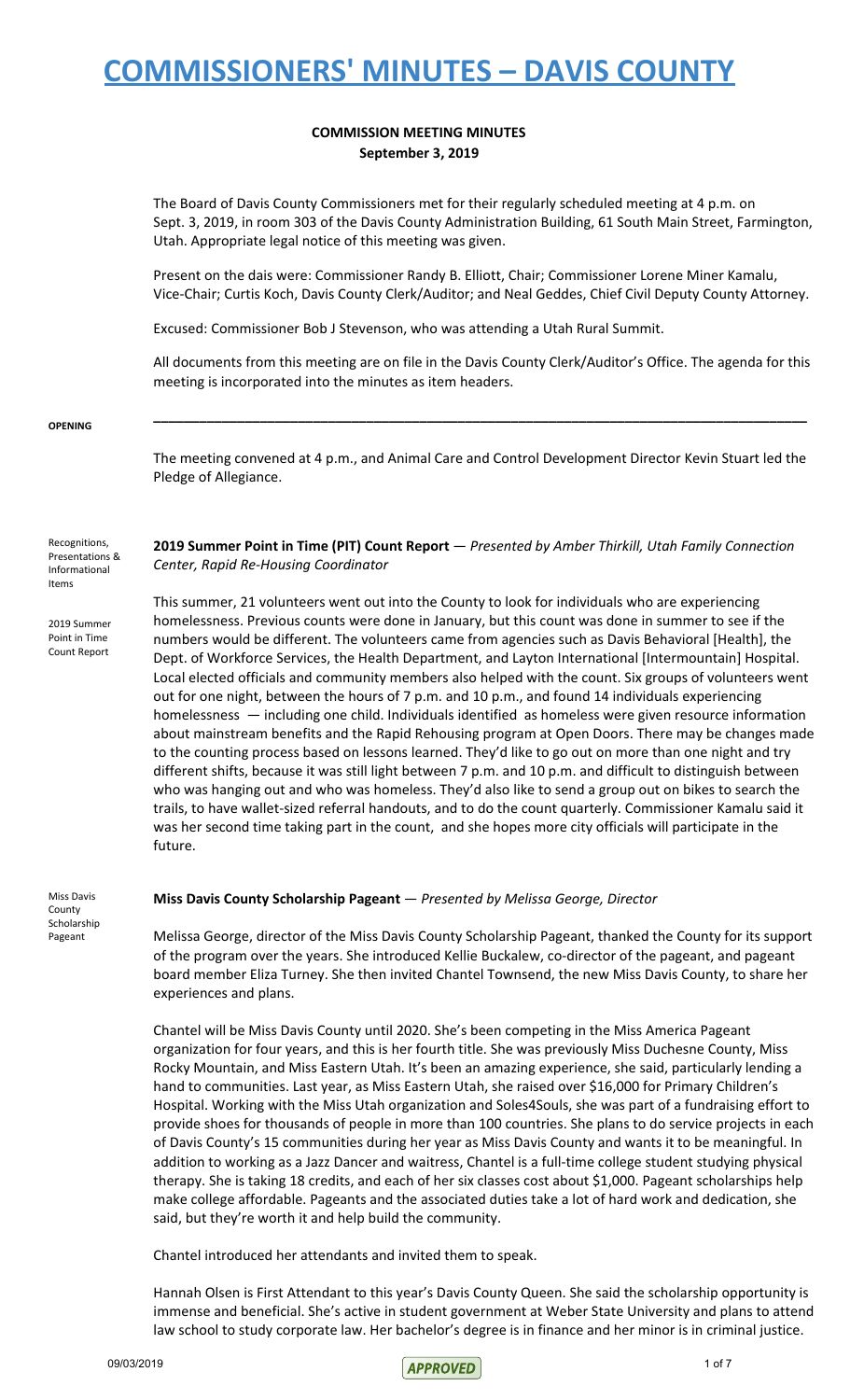She did an internship with Senator Romney this summer and may go into politics. It's daunting, Hannah said, but the pageant organization is helping. Last year she had the opportunity to put in 1,000 hours of service, and she can't wait to see how that grows with this organization.

Mariah Pickard is Miss Davis County's Second Attendant, a title she also won last year. She's grateful for the County's support of the pageant. She loves the service opportunities the organization provides and how it benefits the community and allows participants to promote a personal platform. She's very grateful that her next year of school is almost completely paid for through the pageant organization, so she can concentrate on her education and prepare for the future while giving back to the community where she grew up.

Melissa George said this year's winners were crowned on the last Saturday of July and have already represented the County at the Fair and the Tour of Utah. Interest in the pageant is growing. There were four contestants in 2017, and the next year there were six. This year there were 13 contestants, although two had to drop out because of family emergencies. It's an amazing opportunity to have these young women out serving people in the community and to watch them interact with kids. She again expressed appreciation for the Commission's support of the program and hopes it continues.

RFP Opening for Davis North Branch Library Construction Management/ General Contractor Services

Written Notice of Termination of Agreement #2013-545-C to Loomis Armored US, LLC

Cancellation of the Sept. 10, 2019, Davis County Commission Meeting

**RFP Opening for the Davis County North Branch Library Construction Management/General Contractor Services** — *Presented by Curtis Koch, Clerk/Auditor*

The RFP Opening for Davis County North Branch Library Construction Management/General Contractor Services was conducted by Clerk/Auditor Curtis Koch. Bids were received from the following:

- Spindler Construction
- Hughes General Contractors
- R&O Construction
- Hogan Construction
- **Kier Construction Corporation**
- Ascent Construction
- Grand Enterprises, LLC

Bid packets were handed to Dax Teuscher, Davis County Purchasing Manager. The Clerk/Auditor explained that the Library Selection Committee will review the bids and give a recommendation to the Commission in one to two weeks.

**Written Notice of Termination of Agreement #2013-545-C to Loomis Armored US, LLC** — *Presented by Commissioner Elliott*

A Written Notice of Termination to an agreement with Loomis Armored US, LLC was presented. In response to a question, Neal Geddes, Davis County Chief Deputy Civil Attorney, said the County would likely renegotiate to add different facilities and locations.

**Public Notice - Cancellation of the September 10, 2019, Davis County Commission Meeting** — *Presented by Commissioner Elliott*

Notice was given that the Sept. 10, 2019, Commission Meeting is canceled. All three Commissioners will be at a meeting in Washington, D.C. They have been invited to the White House to meet with the Presidential Staff. They had this opportunity last year and found it very beneficial.

**\_\_\_\_\_\_\_\_\_\_\_\_\_\_\_\_\_\_\_\_\_\_\_\_\_\_\_\_\_\_\_\_\_\_\_\_\_\_\_\_\_\_\_\_\_\_\_\_\_\_\_\_\_\_\_\_\_\_\_\_\_\_\_\_\_\_\_\_\_\_\_\_\_\_\_\_\_\_\_\_\_\_\_\_\_\_\_\_**

**PUBLIC COMMENTS**

Commissioner Elliott invited the public to make comments to the Commission; none were made.

#### **BUSINESS/ ACTION**

Notice of Public Hearing and Public Comment

**Notice of Public Hearing and Public Comment Period for Davis County PY18 Amended Annual Action Plan** — *Presented by Stephen Lyon, Davis County Grants Auditor*

**\_\_\_\_\_\_\_\_\_\_\_\_\_\_\_\_\_\_\_\_\_\_\_\_\_\_\_\_\_\_\_\_\_\_\_\_\_\_\_\_\_\_\_\_\_\_\_\_\_\_\_\_\_\_\_\_\_\_\_\_\_\_\_\_\_\_\_\_\_\_\_\_\_\_\_\_\_\_\_\_\_\_\_\_\_\_\_\_**

 $09/03/2019$  2 of 7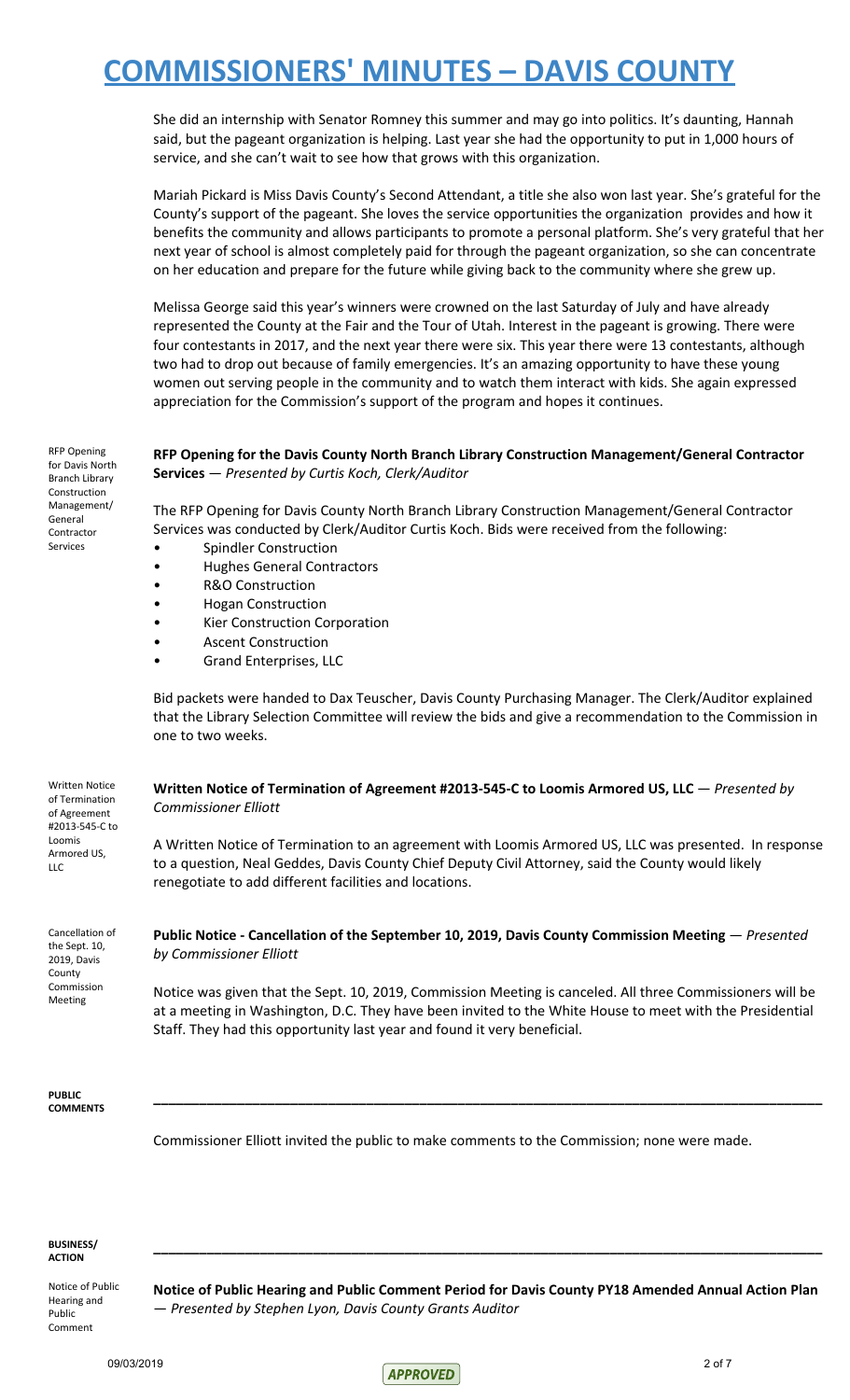Period for Davis County PY18 Amended Annual Action Plan

Stephen Lyon introduced a Notice of Public Hearing and Public Comment Period for the Davis County Program Year 18 Amended Annual Action Plan. Four projects were added to the Annual Action Plan for last year. A special solicitation was done, and the four projects added were the Americans with Disabilities Act (ADA) sidewalk project in Centerville, the Golden Years Senior Center roofing project, the ADA doors at the DMV building, and the North Salt Lake ADA project. It necessitates the reopening of the annual action plan and amending it. A notice of this Public Hearing and Public Comment Period, which was previously published to make citizens aware of the opportunity to review and comment on the PY18 Davis County Annual Action Plan, was shown on screens in the Commission Chamber.

**Public Hearing and Public Comment Period**

Commissioner Kamalu moved to open the Public Hearing. Commissioner Elliott seconded the motion. All voted Aye.

No comments were made by members of the public.

Commissioner Kamalu moved to close the Public Hearing. Commissioner Elliott seconded the motion. All voted Aye.

Resolution #2019-467 adopting the amended and restated Annual Action Plan for 2018-19 **Community** Development Block Grant (CDBG) funding

### **Resolution #2019-467 adopting the amended and restated Annual Action Plan for 2018-19 Community Development Block Grant (CDBG) funding** — *Presented by Stephen Lyon, Davis County Grants Auditor*

A resolution was presented adopting the amended and restated Annual Action Plan for 2018-19 for the Community Development Block Grant. The funding remains the same, but the number of projects is increased, and the reporting levels and expectations from HUD are maintained. The contract period is 07/01/2018 to 06/30/2019. The amount is \$900,700.

> Motion to Approve: Com. Kamalu Seconded: Com. Elliott All voted Aye

Summary List #2019-468 of Adoption Agreements, February through July 2019

**Summary List #2019-468 of Adoption Agreements, February through July 2019** — *Presented by Rhett Nicks, Davis County Animal Care & Control Director*

A summary list of animal adoptions for the months of February through July was presented. Many of these adoptions should have been brought before the Commission earlier in the year, but there were staffing issues. It was also noted that Animal Care and Control doubled the number of adoptions within the first six months of the year. Adoptions in this summary included 16 chickens, 2 cockatiels, 1 duck, 1 parrot, 293 cats, 259 dogs, 13 guinea pigs, 31 rabbits, 1 pig, 1 Rex [rabbit], 7 turtles, 2 hamsters, 1 rat, 2 ferrets, 1 horse, and, 1 tortoise, for a total of 732 [632] critters.

> Motion to Approve: Com. Kamalu Seconded: Com. Elliott All voted Aye

Resolution #2019-469 Adopting Social Conscious Animal Sheltering Principles

**Resolution #2019-469 Adopting Social Conscious Animal Sheltering Principles** — *Presented by Rhett Nicks, Davis County Animal Care & Control Director*

A resolution adopting socially conscious sheltering principles was presented. The principles were discussed in the Commission Work Session held before the regular meeting. These are comprehensive guiding principles for the shelter moving forward. Members of the public can learn more by visiting the Davis

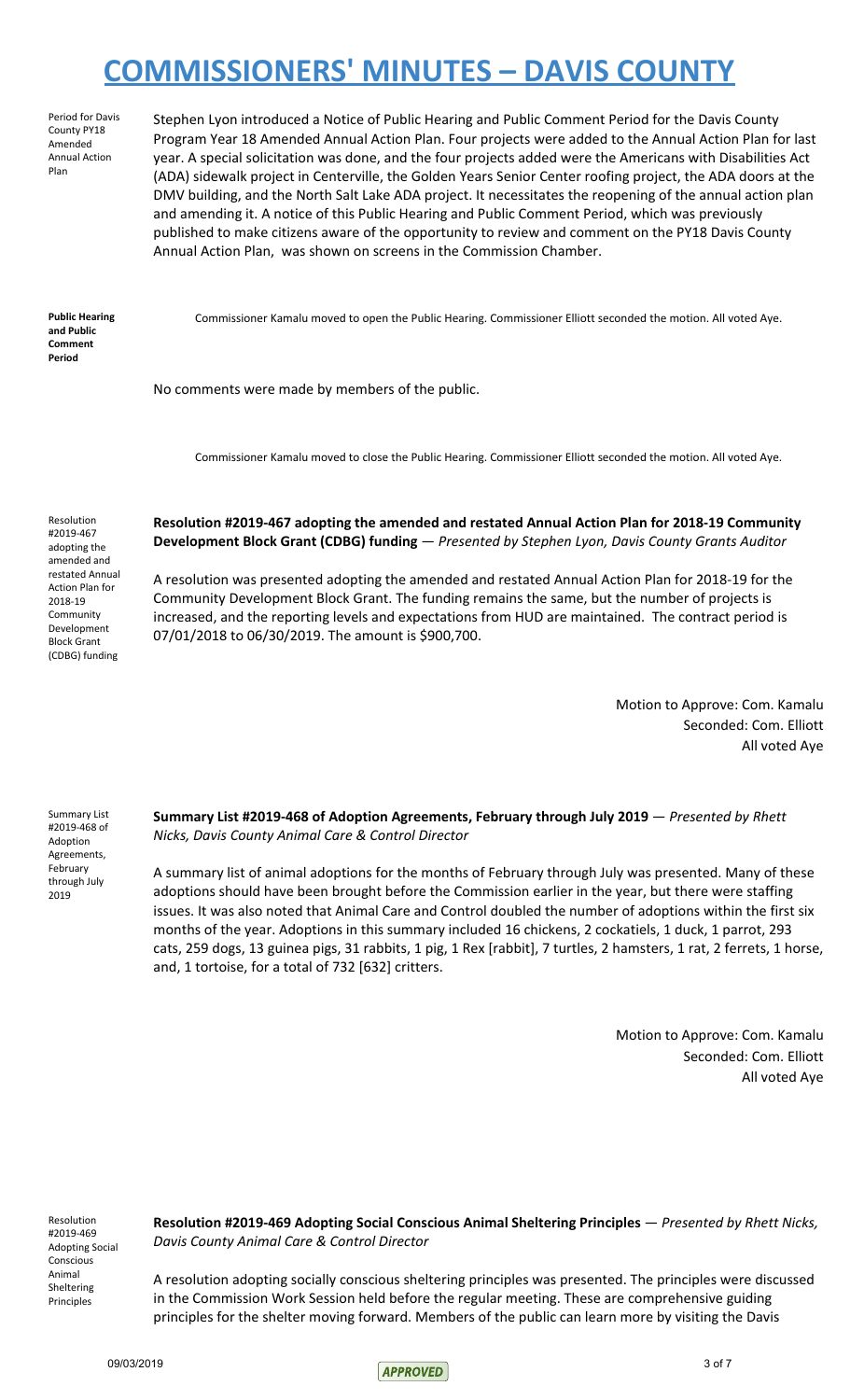County website and clicking on Animal Care and Control. The department will have a web page dedicated to socially conscious sheltering and its eight tenets as well as an explanation of how Davis County has been furthering and complying with those tenets. The site will also have posters, rack cards, and other basic information to enhance understanding of the change. Commissioners commented that they like the objective to promote the human and animal bond.

> Motion to Approve: Com. Kamalu Seconded: Com. Elliott All voted Aye

Request #2019-470 to accept and authorize the recording of a Permanent Drainage Channel Access and Maintenance Easement and Agreement with Westward Development, LLC

Request #2019-471 to grant a Temporary Access License to the FRIENDS of Great Salt Lake for space for a dumpster during the International Coastal Cleanup **Request #2019-470 to accept and authorize the recording of a Permanent Drainage Channel Access and Maintenance Easement and Agreement with Westward Development, LLC on part of Tax ID 12-046-0142** — *Presented by Tony Thompson, Davis County Property Manager*

A permanent drainage channel access and maintenance easement and agreement was presented affecting property Tax ID 12-046-0142. It is an easement to the County to get in and maintain a new drainage connection to what's known as the 200 South drain or outflow in West Point. There's a subdivision coming in, and the developer is going to put in a detention basin to collect stormwater and meter flow it out into this easement and down into the Great Salt Lake. Commissioners were asked to consider the easement for acceptance and to authorize recording it after acceptance is given.

Request #2019-471 to grant a Temporary Access License to the FRIENDS of Great Salt Lake for space for a **dumpster during the International Coastal Cleanup on Tax ID 12-100-0054 (Antelope Island Causeway Trailhead Parking Lot in Syracuse)** — *Presented by Tony Thompson, Davis County Property Manager*

A temporary access license for the Friends of Great Salt Lake was presented. The request affects Tax ID 12-100-0054, which is the County-owned and maintained parking lot area by the Antelope Island Causeway entrance. Friends of the Great Salt Lake are participating in a Coastal Cleanup Day, and the area they are cleaning is where sportsmen do target practice and shooting on the Great Salt Lake. The purpose of the request is to place a 20-foot dumpster there for the clean-up starting on Saturday, Sept. 14. Commissioners expressed appreciation for the group's willingness to do the cleanup and asked if the situation had been resolved so there won't be shooting there anymore. Commissioner Elliott said he would follow up on the issue. The license period is 30 days, from 09/13/2019 to 10/12/2019.

> Motion to Approve: Com. Kamalu Seconded: Com. Elliott All voted Aye

Summary List #2019-472 of space rental agreements at the Legacy Events Center

**Summary List #2019-472 of space rental agreements at the Legacy Events Center** — *Presented by Dave Hansen, Davis County Legacy Events Center Director*

A summary list of 10 agreements for rental space at the Legacy Events Center was presented. The agreements are for a wide range of events, from Christmas parties and corporate parties to dog shows and seminars. The contract period is 08/31/2019 to 12/14/2019. The receivable amount is \$3,676.99.

> Motion to Approve: Com. Kamalu Seconded: Com. Elliott All voted Aye

Letter of Concurrence #2019-473 to the Jordan

**Letter of Concurrence #2019-473 to the Jordan Valley Water Conservancy District to obtain an FCC license to operate on 159.2325 MHz** — *Presented by Chief Deputy Poulsen, Davis County Sheriff's Office*

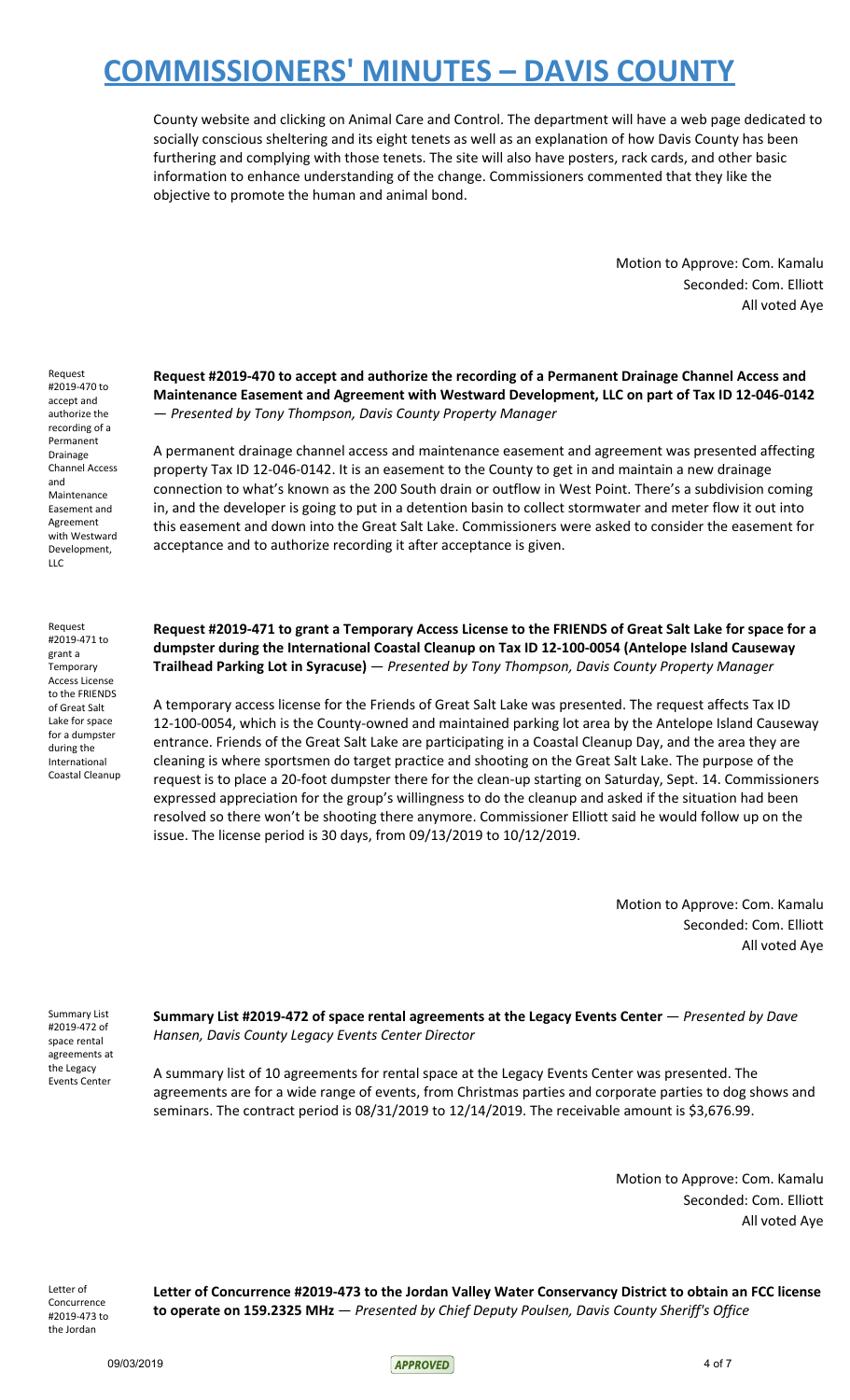Valley Water Conservancy District to obtain an FCC license to operate on 159.2325 MHz

A Letter of Concurrence to the Jordan Valley Water Conservancy District was presented. The purpose of the Letter of Concurrence is for the Jordan Valley Water Conservancy District to gain a Federal Communications Commission (FCC) license to operate on a channel adjacent to one currently used by the Davis County Sheriff's Office. They would be on 159.2325 MHz, and the Sheriff's Office operates on 159.225 MHz. The Jordan Valley Water Conservancy District will take any and all responsibility for correcting any problems incurred by this, so that any cost involvement will fall back to them.

Agreement #2019-474 with Utah Dept. of Public Safety, Bureau of Criminal Identification for 2019-2020 Utah Criminal Justice Information System (UCJIS) User Agreement

**Agreement #2019-474 with Utah Dept. of Public Safety, Bureau of Criminal Identification for a 2019-2020 Utah Criminal Justice Information System (UCJIS) User Agreement** — *Presented by Chief Deputy Poulsen, Davis County Sheriff's Office*

An agreement with the Utah Department of Public Safety, for the Bureau of Criminal Identification, was presented. The contract is a Utah Criminal Justice Information System (UCJIS) user agreement for any information run through the Department of Public Safety for law enforcement purposes and is for any users of Davis County Sheriff's Office dispatch services. The contract period is 07/01/2019 to 06/30/2020. This agreement is neither payable nor receivable.

> Motion to Approve: Com. Kamalu Seconded: Com. Elliott All voted Aye

Agreement #2016-92-A with Schindler Elevator Corporation for elevator inspection and maintenance services for the Administration Building

Agreement #2016-91-A with KONE Inc. for elevator inspection and maintenance services for Legacy Events Center, Health Dept., South Branch Library, and the Memorial Courthouse

**Agreement #2016-92-A with Schindler Elevator Corporation for elevator inspection and maintenance services for the Administration Building** — *Presented by Lane Rose, Assistant Director of Davis County Facilities Management, in place of Mack McDonald, Davis County Facilities Director*

Two contracts were presented for renewal for elevator services. The first agreement presented is with Schindler Elevator Corporation for elevator inspection and maintenance services for the three elevators in the Davis County Administration Building. In response to a question about speeding up the elevators, Commissioners were informed that a service tech had been unable to accommodate that request; someone else should be out in the next week or two to address that programming issue. The contract period is 08/20/2019 to 03/28/2022. The payable amount is \$26,820.

**Agreement #2016-91-A with KONE Inc. for elevator inspection and maintenance services for the Legacy Events Center, Health Dept., South Branch Library, and the Memorial Courthouse** - *Presented by Lane Rose, Assistant Director of Davis County Facilities Management, in place of Davis County Facilities Director Mack McDonald*

The second contract for elevator services is with KONE Inc., to inspect and maintain elevators at the Legacy Events Center, the Health Department, the Bountiful Library, and the Memorial Courthouse. This contract amendment did reflect a slight increase of \$50 per year. The contract period is 08/20/2019 to 03/28/2022. The payable amount is \$22,051.72.

> Motion to Approve: Com. Kamalu Seconded: Com. Elliott All voted Aye

Resolution #2019-475 to appoint Todd Meyers to the South Davis Recreation District Administrative Control Board **Resolution #2019-475 to appoint Todd Meyers to the South Davis Recreation District Administrative Control Board** — *Presented by Commissioner Elliott*

A Resolution was presented to appoint Todd Meyers to the South Davis Recreation District Administrative Control Board. He is filling the unexpired term of Nate Pugsley. Several applications were received for the position, and several interviews were done. Board members were brought in to help with the interview process to find the best fit. All applicants had excellent qualifications but, after two interviews, it was Todd Meyers who rose above because of his desires, his background, and his ability to see the future for the South Davis Recreation District. He is currently a planner for Maverick, Inc., but his background, degree, and experience in Idaho, are in recreation. He has a passion for recreation districts and has ideas that the

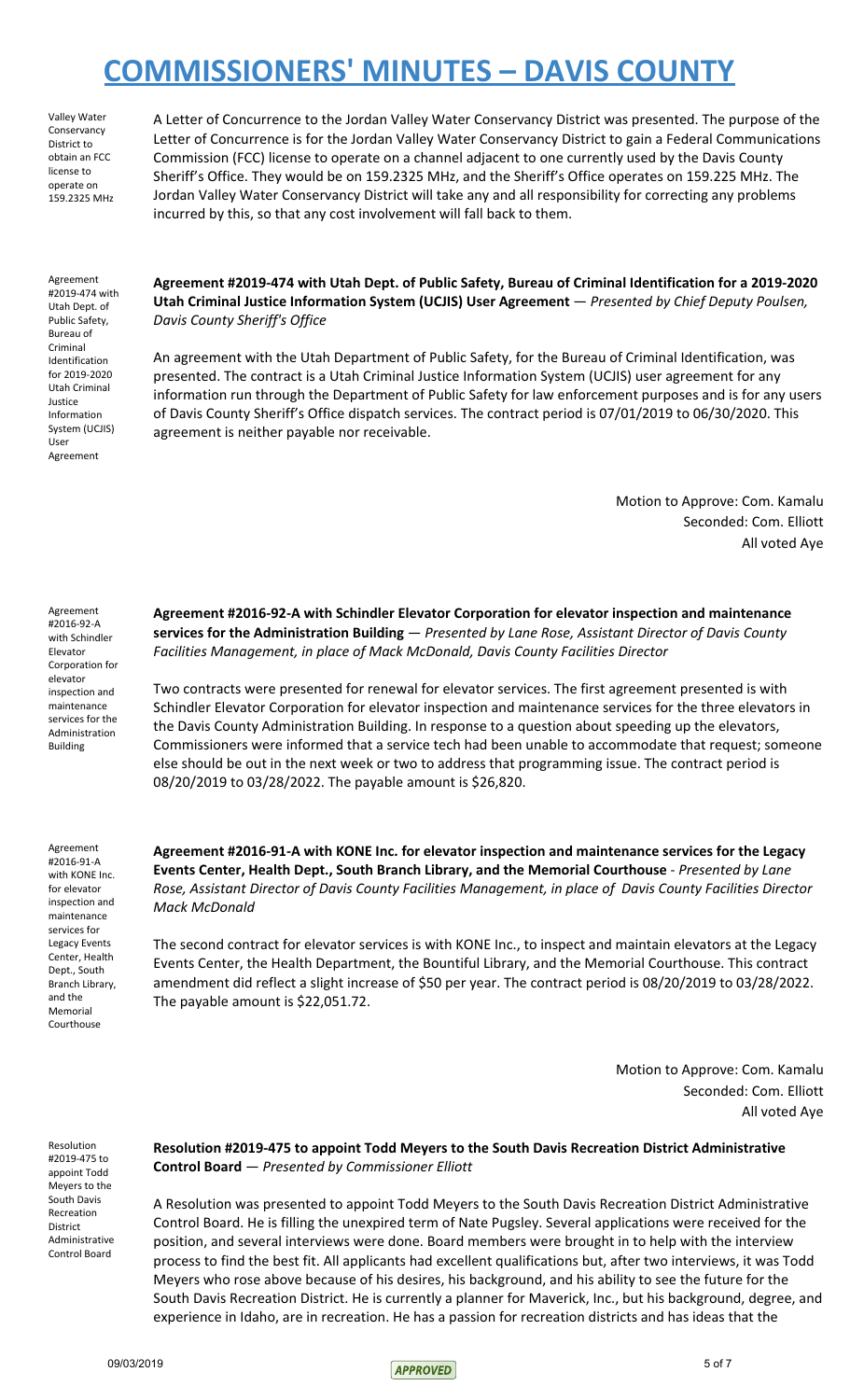County is not currently using in the South Davis Recreation District, so he might bring balance to the board. The period of service is 09/03/2019 to 12/31/2021.

> Motion to Approve: Com. Elliott Seconded: Com. Kamalu All voted Aye

Commissioner Kamalu moved to recess to Board of Equalization. Commissioner Elliott seconded the motion. All voted Aye.

**BOARD OF EQUALIZATION \_\_\_\_\_\_\_\_\_\_\_\_\_\_\_\_\_\_\_\_\_\_\_\_\_\_\_\_\_\_\_\_\_\_\_\_\_\_\_\_\_\_\_\_\_\_\_\_\_\_\_\_\_\_\_\_\_\_\_\_\_\_\_\_\_\_\_\_\_\_\_\_\_\_\_\_\_\_\_\_\_\_\_\_\_\_\_\_** Property Tax Register Property Tax Register matters were presented by Curtis Koch, Davis County Clerk/Auditor. Commissioners were asked to consider the following: • Under Auditor Adjustments, a report recommending approval of appeals totaling \$1,004,074, a report with several No Change in Values recommended, and a report with one recommendation to dismiss. • Under Corrections, four veteran exemption tax abatements for the year 2018. Motion to Approve: Com. Kamalu Seconded: Com. Elliott All voted Aye Commissioner Kamalu moved to reconvene Commission Meeting. Commissioner Elliott seconded the motion. All voted Aye. **CONSENT ITEMS \_\_\_\_\_\_\_\_\_\_\_\_\_\_\_\_\_\_\_\_\_\_\_\_\_\_\_\_\_\_\_\_\_\_\_\_\_\_\_\_\_\_\_\_\_\_\_\_\_\_\_\_\_\_\_\_\_\_\_\_\_\_\_\_\_\_\_\_\_\_\_\_\_\_\_\_\_\_\_\_\_\_\_\_\_\_\_\_** Check Registers **Check Registers** Check Registers were approved. Motion to Approve: Com. Kamalu Seconded: Com. Elliott All voted Aye

Indigent Hardship Abatement Register

### **Indigent Hardship Abatement Register**

The Indigent Abatement Register for the following names was presented for approval:

- Susan Lujan
- Shantel Martinez
- Lisa R Parris
- Carma R Simons
- Sheila Simmons